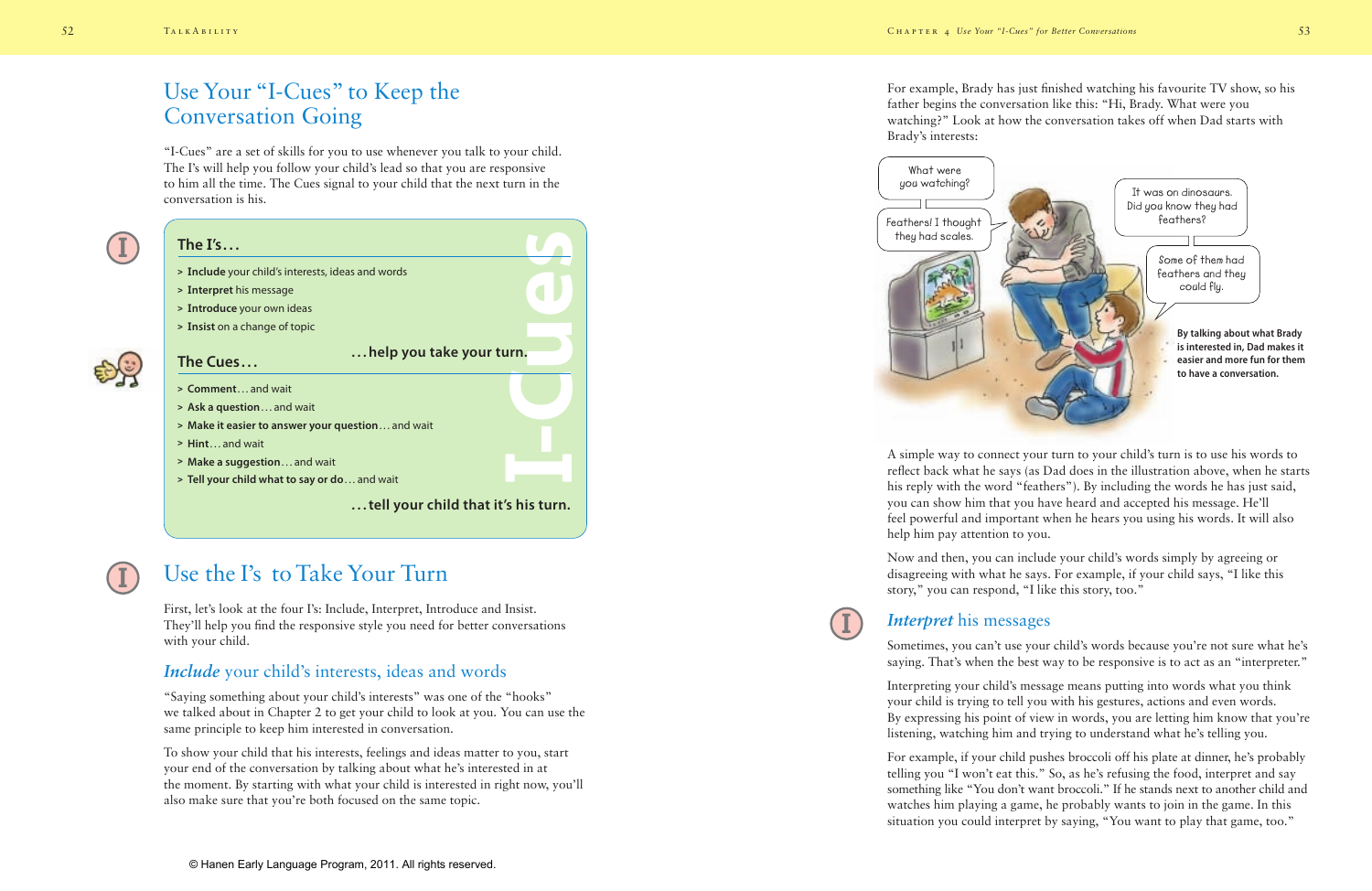For example, Brady has just finished watching his favourite TV show, so his father begins the conversation like this: "Hi, Brady. What were you watching?" Look at how the conversation takes off when Dad starts with Brady's interests:



A simple way to connect your turn to your child's turn is to use his words to reflect back what he says (as Dad does in the illustration above, when he starts his reply with the word "feathers"). By including the words he has just said, you can show him that you have heard and accepted his message. He'll feel powerful and important when he hears you using his words. It will also help him pay attention to you.

Now and then, you can include your child's words simply by agreeing or disagreeing with what he says. For example, if your child says, "I like this story," you can respond, "I like this story, too."



#### *Interpret* his messages

Sometimes, you can't use your child's words because you're not sure what he's saying. That's when the best way to be responsive is to act as an "interpreter."

Interpreting your child's message means putting into words what you think your child is trying to tell you with his gestures, actions and even words. By expressing his point of view in words, you are letting him know that you're listening, watching him and trying to understand what he's telling you.

For example, if your child pushes broccoli off his plate at dinner, he's probably telling you "I won't eat this." So, as he's refusing the food, interpret and say something like "You don't want broccoli." If he stands next to another child and watches him playing a game, he probably wants to join in the game. In this situation you could interpret by saying, "You want to play that game, too."